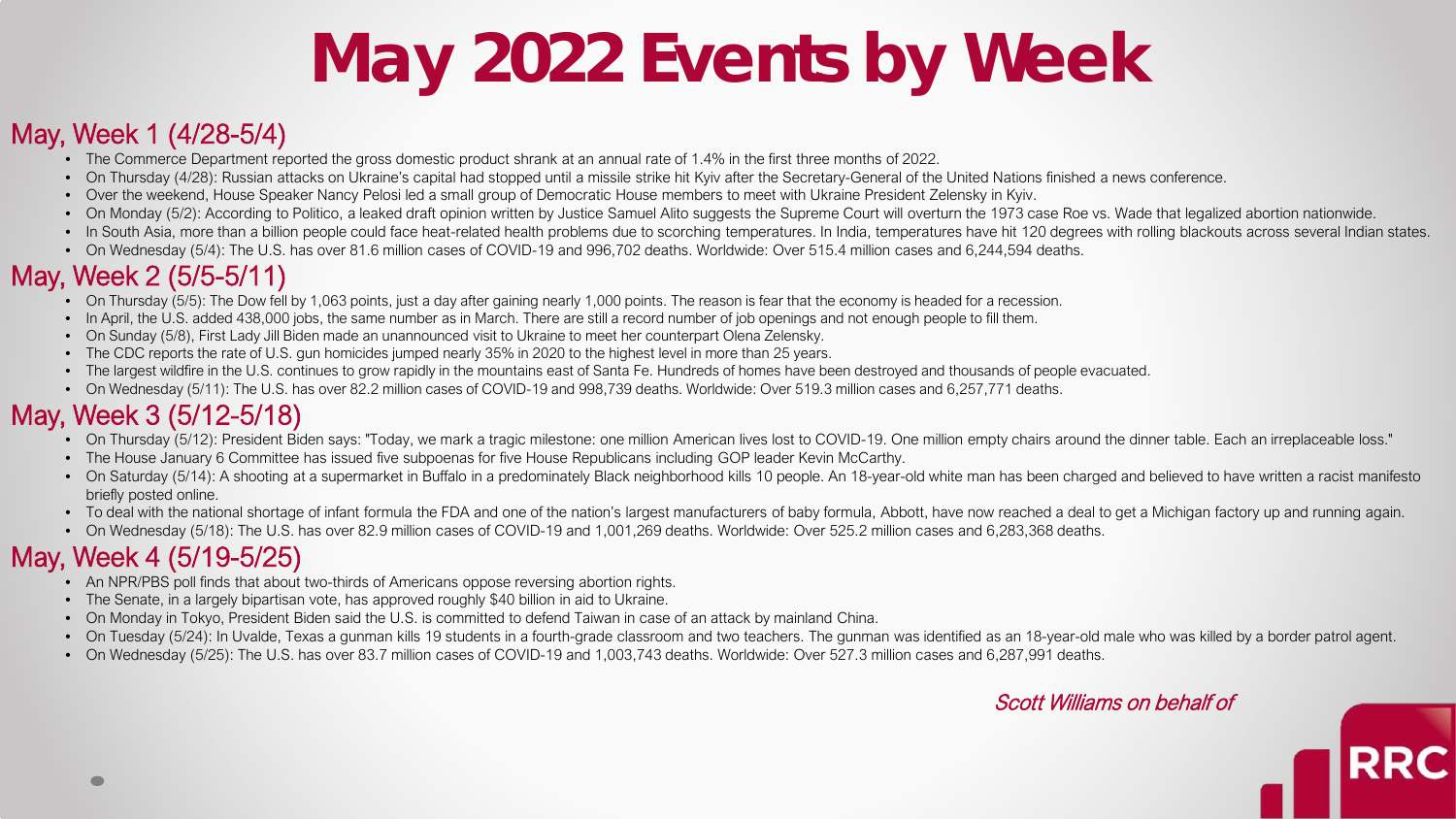# **April 2022 Events by Week**

#### April, Week 1 (3/31-4/6)

- President Biden has ordered one million barrels of oil to be released every day for the next six months.
- The Ukraine government says it has regained control of the entire Kyiv region for the first time since the Russian invasion began on February 24.
- On Sunday (April 3): At 2am in Sacramento a shooting in the city's busy downtown area killed 6 people and 12 were hospitalized with injuries.
- Elon Musk has taken a 9% stake in Twitter to become its largest shareholder.
- On Tuesday (4/5): Ivanka Trump, the daughter of former President Trump, testifies before the January 6th House Committee for nearly eight hours.
- On Wednesday (4/6): The U.S. has over 80.2 million cases of COVID-19 and 983,797 deaths. Worldwide: Over 494.8 million cases and 6,165,851 deaths.

# April, Week 2 (4/7-4/13)

- On Thursday (4/7): The U.S. Senate confirms Judge Ketanji Brown Jackson to the Supreme Court by a vote of 53 to 47. She will be the first Black woman to serve on the nation's highest court.
- Mortgage rates on 30-year fixed rate loans rose above 5% making home ownership unaffordable for more people.
- Consumer prices in March were up 8.5% from one year ago, the sharpest increase since December 1981.
- Jurors in Michigan acquitted two men of conspiracy to kidnap Governor Whitmer and the jury is deadlocked over the charges of the other two defendants.
- On Tuesday (4/12): 16 people are injured after a New York subway shooting in Brooklyn. A suspect is arrested the next day.
- On Wednesday (4/13): The U.S. has over 80.5 million cases of COVID-19 and 987,331 deaths. Worldwide: Over 505.1 million cases and 6,188,577 deaths.

# April, Week 3 (4/14-4/20)

- Three major religious holidays all converge on the same week: Ramadan, Passover, and Easter.
- A damaged Russian warship sinks after a Ukrainian missile attack. The Russians retaliate with missile attacks on Kyiv.
- Twenty Starbucks stores have voted to unionize and more than 200 have petitioned for votes.
- A federal judge in Florida has struck down the transportation mask mandate.
- More than 40 Chinese cities have some kind of COVID-19 lockdown policy.
- On Wednesday (4/20): The U.S. has over 80.8 million cases of COVID-19 and 990,206 deaths. Worldwide: Over 506.7 million cases and 6,207,183 deaths.

# April, Week 4 (4/21-4/27)

- The Justice Department says it will appeal the end of the federal mask mandate which applied to planes and trains and other public transit.
- French President Emmanuel Macron has won reelection in a runoff election against far-right rival Marine La Pen. Macron received 58% of the vote.
- On Sunday (4/24): Secretary of State Blinken and Defense Secretary Austin meet with Ukraine President Zelensky in Kyiv pledging more cash and weapons.
- Twitter reaches a deal to sell the company to Elon Musk for \$44 billion. He plans to take the social media outlet private.
- A New York City judge found former President Donald Trump in contempt of court for not complying with a subpoena for documents. The judge orders a \$10,000 a day fine until the records are turned over to the New York attorney general.
- On Wednesday (4/27): The U.S. has over 81.1 million cases of COVID-19 and 992,722 deaths. Worldwide: Over 511.5 million cases and 6,228,089 deaths.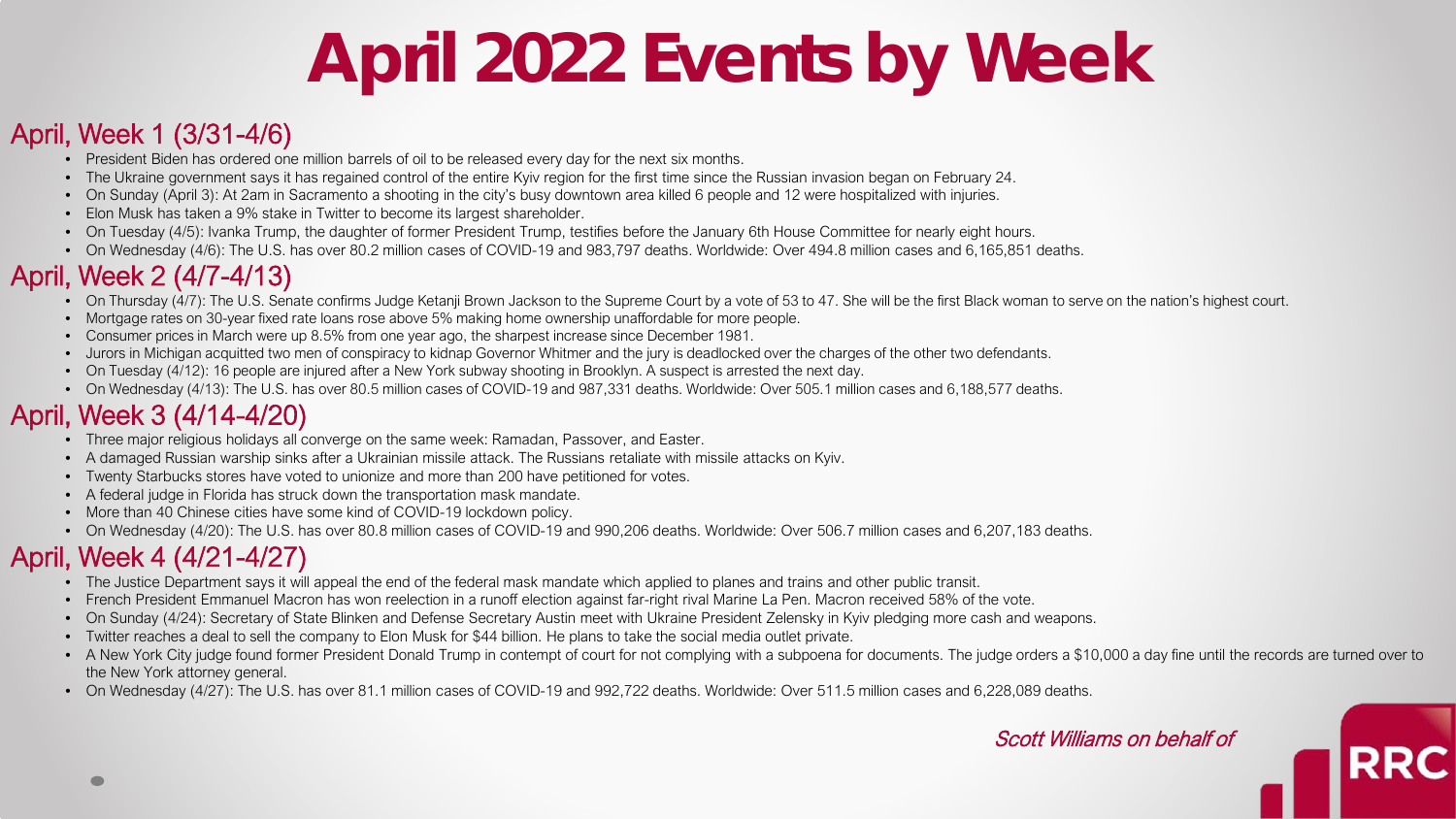# **March 2022 Events by Week**

#### March, Week 1 (3/3-3/9)

- The U.S. added 678,000 jobs in February, the largest gains since last July. The unemployment rate fell to 3.8% compared to 4% in January.
- President Biden's approval rating jumps to 47%, up eight points after the State of the Union speech according to the latest NPR/PBS NewsHour/Marist poll.
- Monday (3/7): According to the United Nations, in just over ten days more than 1.5 million people have fled Ukraine due to the war creating the fastest growing refugee crisis in Europe since World War II.
- COVID-19 cases are skyrocketing in both New Zealand and Hong Kong, places previously heralded for their handling of the pandemic.
- On Wednesdav (3/9), the U.S. has over 79.4 million cases of COVID-19 and 963,820 deaths. Worldwide: Just over 451 million cases and 6,021,649 deaths.

#### March, Week 2 (3/10-3/16)

- Consumer prices surged 7.9% in February from a year ago keeping inflation at a 40-year high.
- The 2020 census continued a longstanding trend of undercounting Black people, Latinos, and Native Americans according to a report released by the U.S. Census Bureau.
- More than 200,000 Ukrainians have relocated to the western city of Lviv where on Tuesday (3/15) Russian intensified its artillery barrage.
- Nearly 23,000 (19%) of mail-in ballots were rejected in the recent Texas primary election.
- On Wednesday (3/16), the Federal Reserve raises interest rates for the first time since 2018.
- On Wednesday (3/16), the U.S. has over 79.6 million cases of COVID-19 and 968,326 deaths. Worldwide: Over 463.3 million cases and 6,057,731 deaths.

### March, Week 3 (3/17-3/23)

- President Biden approves an \$800 million weapons deal for Ukraine including javelin missiles, stinger anti-aircraft missiles, and a hundred drones.
- On Friday (3/18), President Biden has a two-hour video call with China President Xi Jinping concerning the Russia-Ukraine war.
- The United Nations reports that nearly a quarter of Ukraine's 40 million people have been displaced by the war.
- On Monday (3/21), the Senate confirmation hearings for Supreme Court nominee Judge Ketanji Brown Jackson begin. The hearings continue on Tuesday and Wednesday.
- On Wednesday (3/23), Madeline Albright dies of cancer at age 84. She was the first woman to be a Secretary of State and served from 1997 through 2001.
- On Wednesday (3/23), the U.S. has over 79.8 million cases of COVID-19 and 974,827 deaths. Worldwide: Over 475.4 million cases and over 6 million deaths.

## March, Week 4 (3/24-3/30)

- On Thursday (3/24), President Biden met with NATO and G-7 allies in Brussels concerning Russia's brutal war against Ukraine at the one-month mark.
- China's once red-hot economy is slowing down. Analysts say the causes are successive COVID-19 lockdowns, Russia's invasion of Ukraine, and restrictive business policies.
- On Saturday (3/26), President Biden said about Russian President Vladmir Putin in a speech in Warsaw: " For God's sake, this man cannot stay in power."
- Legal experts agree that Supreme Court Justice Clarence Thomas must recuse himself in Capitol insurrection cases because of his wife's texts to Trump Chief of Staff Mark Meadows. However, each justice decides when to recuse.
- The FDA authorizes a fourth COVID-19 shot for those age 50 and older who received their booster shots at least four months ago.
- On Wednesday (3/30), the U.S. has just over 80 million cases of COVID-19 and 979,849 deaths. Worldwide: Over 486.6 million cases and 6,137,898 deaths.

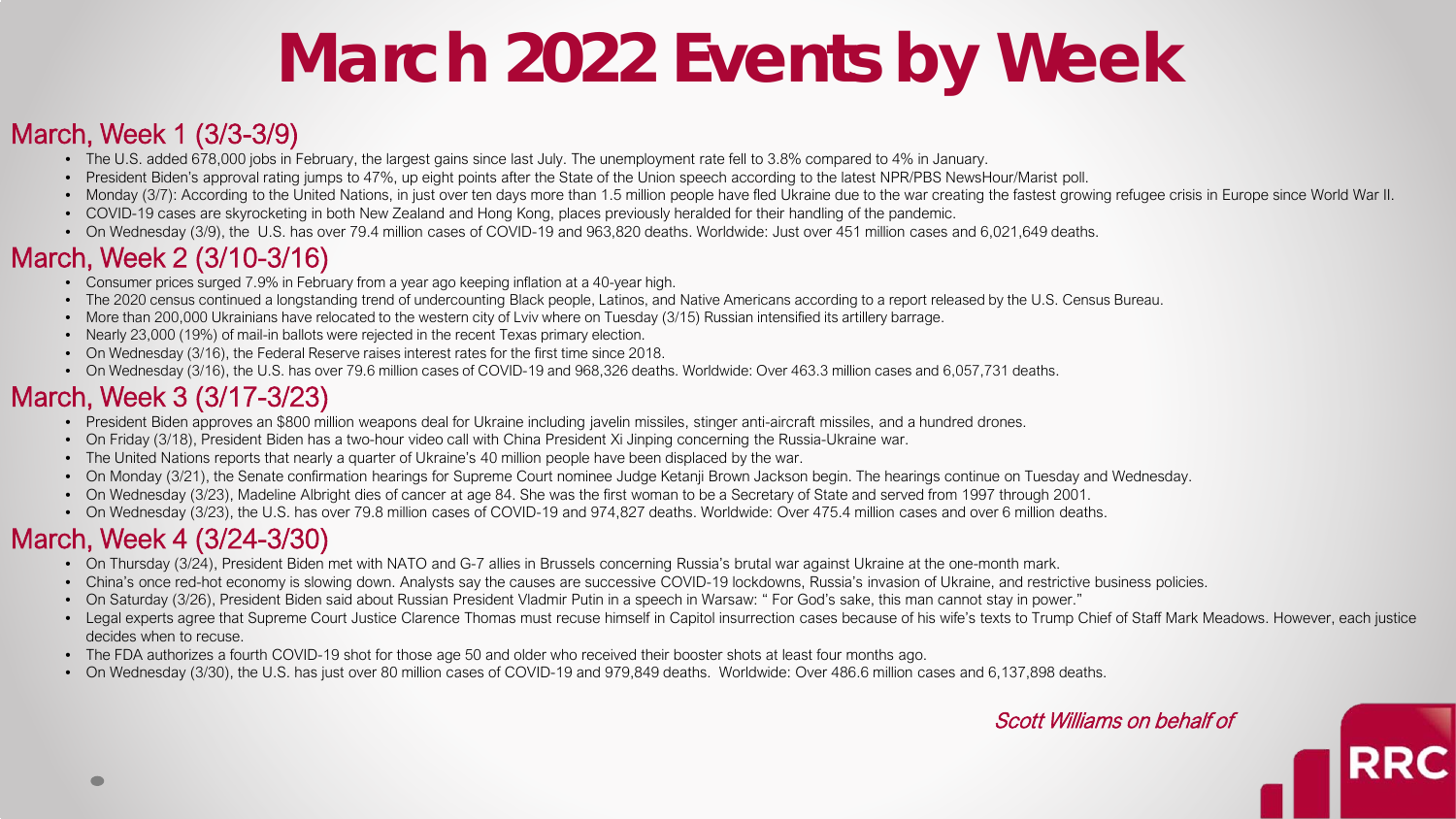# **February 2022 Events by Week**

#### February, Week 1 (2/3-2/9)

- A winter storm from Augusta, Maine to Austin, Texas affects 90 million Americans. Airlines cancel over 4,600 flights and over 250,000 households lose power.
- On Friday (2/4), the 2022 Winter Olympics Opening Ceremony is held in Beijing, China, involving over 3,000 athletes.
- Large protests in Ottawa, Canada start over the weekend in protest over a federal vaccine mandate for cross-border truckers.
- The Republican National Committee says the January 6th attack on the Capitol was an example of "legitimate political discourse."
- The Labor Department says U.S. employers added 467,000 jobs in January. They revised numbers upward for November with nearly 650,000 new jobs and December with more than 500,000 jobs.
- On Wednesday (2/9), the U.S. has over 77.2 million cases of COVID-19 and 912,208 deaths. Worldwide: Over 402.8 million cases and 5,775,328 deaths.

## February, Week 2 (2/10-2/16)

- According to the Labor Department consumer prices are up 7.5% in January compared to a year ago, much higher than expected.
- Embassy staff in Ukraine are being evacuated by the United States, Britain, Canada, Israel, and other countries in the European Union due to the threat of an impending Russian invasion.
- On Sunday (2/13), Canadian police cleared COVID-19 vaccine mandate protestors who had been blocking the Ambassador Bridge for nearly a week. The bridge connects Detroit and Windsor, Ontario.
- On Sunday (2/13), the Los Angeles Rams defeated the Cincinnati Bengals in the Super Bowl at SoFi Stadium in L.A. by a score of 23 to 20.
- On Wednesday (2/16), the U.S. has over 78.1 million cases of COVID-19 and 927,548 deaths. Worldwide: Over 418 million cases and 5,843,539 deaths.

## February, Week 3 (2/17-2/23)

- A New York Supreme Court judge has ordered former President Donald Trump, Ivanka Trump, and Donald Trump Jr. to appear within 21 days for a deposition about their family business.
- On Sunday (2/20), the Beijing Winter Olympics end. Norway wins the most medals with 37, including 16 gold. The U.S. collected 25 medals with eight gold.
- On Monday (2/21), President's Day in the U.S., it is announced that Queen Elizabeth has tested positive for COVID-19 and is experiencing mild symptoms.
- On Tuesday (2/22), a jury in Brunswick, Georgia unanimously finds Ahmad Aubrey's three killers guilty on all counts in a hate crime trial.
- The Russian military buildup in Ukraine drives up global energy prices with oil at nearly \$100 per barrel. It's a price not seen since 2014.
- On Wednesday (2/23), the U.S. has over 78.7 million cases of COVID-19 and 941,866 deaths. Worldwide: Over 429.3 million cases and 5,916,311 deaths.

### February, Week 4 (2/24-3/2)

- On Thursday (2/24), Russia begins bombing Ukrainian air bases around the country beginning near 5 am local time.
- President Biden plans to nominate Judge Ketanji Brown Jackson, a U.S. Court of Appeals judge for the Supreme Court. If confirmed by the Senate, she would be the first Black woman to serve on the high court.
- On Tuesday night (3/1), President Biden delivers a State of the Union address. The first 13 minutes dealt with Russia and the war in Ukraine. He later declared inflation his top priority.
- On Wednesday (3/2), one million refugees have fled Ukraine in just seven days.
- On Wednesday (3/2), the U.S. has over 79.1 million cases of COVID-19 and 954,511 deaths. Worldwide: Over 439 million cases and 5,972,249 deaths.